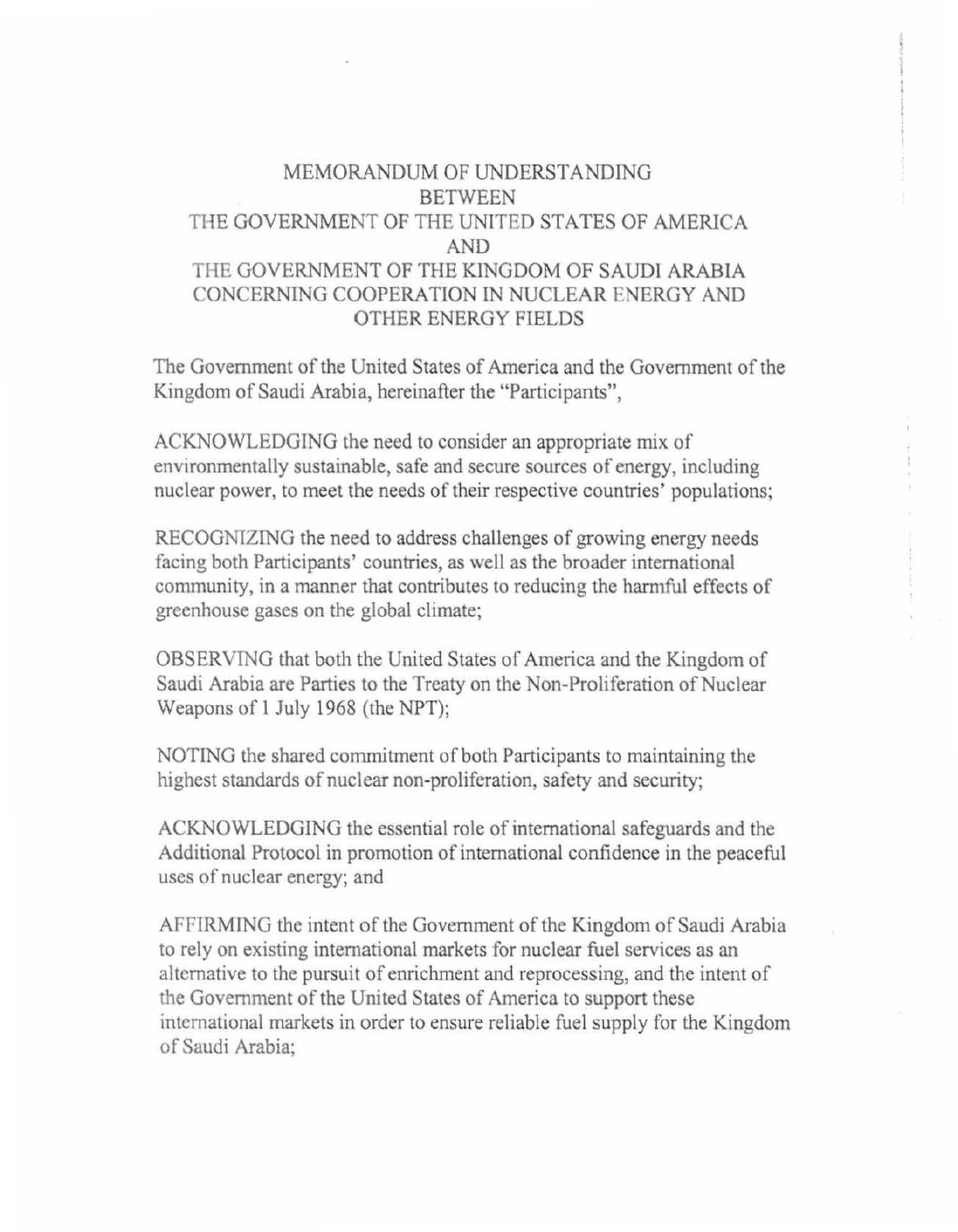## HAVE REACHED THE FOLLOWING UNDERSTANDING:

The Participants intend to cooperate, subject to their respective national laws, in the areas of:

-- development of mutually acceptable requirements for appropriately-sized light water reactors and fuel service arrangements for the Kingdom of Saudi Arabia;

-- promoting the establishment of arrangements that would allow future civilian light water nuclear reactors deployed in the Kingdom of Saudi Arabia access to reliable nuclear fuel supplies and services;

--development of the Kingdom of Saudi Arabia's civilian nuclear energy use in a manner that contributes to global efforts to prevent nuclear proliferation;

--civilian nuclear energy training, infrastructure and human resource development, and appropriate application of civilian nuclear energy and related energy technology, in accordance with evolving International Atomic Energy Agency guidance and standards on milestones for infrastructure development;

--application of radioisotopes and radiation in industry, agriculture, medicine and the environment;

--nuclear safety, radiation protection and management of radioactive waste and spent fuel;

--nuclear safeguards, nuclear security and physical protection; and

--other areas of cooperation, as may be determined by the Participants.

The cooperation may be undertaken in the following forms:

(a) exchange of scientific and technical information and documentation;

(b) exchange and training of personnel;

(c) organization of symposia and seminars;